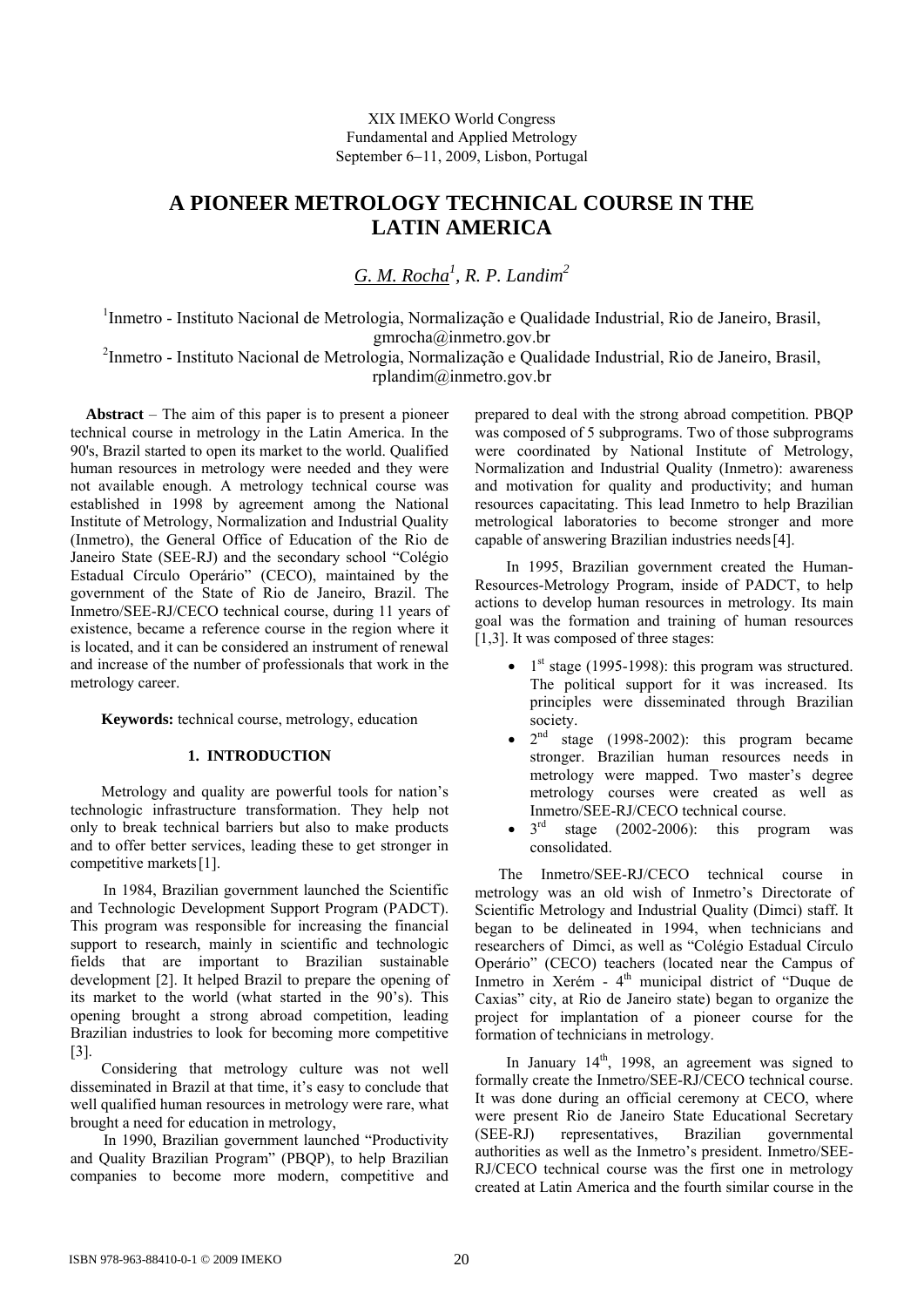world. This course stimulated the creation of other secondary technical courses at Rio de Janeiro state. The agreement was renewed in 2005 and it will be valid until 2010.

### **2. THE METROLOGY TECHNICAL COURSE OBJECTIVES**

Metrology involves many scientific and technologic fields, like physics and engineer. So, human resources in metrology must have an excellent formation, allowing them to follow properly and quickly to contemporary metrology fast advances. So, Inmetro/SEE-RJ/CECO technical course main objective is to provide a high level professional education, forming secondary metrology technicians. These technicians must be capable of acting in all sectors directly related to science of measurement, as well as to perform the functions of an aware Brazilian citizen.

The Inmetro/SEE-RJ/CECO technical course, besides the general objective defined previously, also has the following specific objectives:

**I** – To provide human resources formation and capacitating model that can supply the market with professionals capable of acting in the fields of metrology, standardization and industrial quality.

**II** – To promote human resources capacitating led to basic industrial production excellence.

**III** – To form people engaged in quality of life.

Along the years these objectives have been reached and the success of the course can be verified by the number of technicians graduated, table 1 and figure 1, the number technicians graduated in this course working at metrology laboratories, as well as the number of scientific papers presented in metrology congress by graduated students from the Inmetro/SEE-RJ/CECO technical course, figures 2 and 3.

#### **3. GENERAL CHARACTERISTICS OF THE COURSE**

- ♦ Admission only through public competition;
- ♦ Four years duration;
- ♦ Full-time lessons (morning and afternoon);
- ♦ Secondary school lessons in the morning (at CECO);
- ♦ Technical lessons in the afternoon (at Inmetro);
- ♦ 800 hours of practical metrology training program;
- ♦ Monograph elaboration during the last year;
- ♦ Approval of the monograph by an examining board or judging commission to finish the course.

## *3.1. Number of technical students (metrologists) graduated each year*

The number of students that finish de course has been varying year by year. Table 1 shows the number of technicians graduated in metrology course since it has begun.

## *3.2. Estimation of the number of students graduated in the course that are in the job market.*

Based on marker research made until 2004, as well as recent projections, one can estimate that 75% of graduated metrology students are working in the job market. Many of them are working in big and important industries and institutes like Petrobras and Inmetro.

Besides, the search for technicians in metrology by industries, laboratories etc., is increasing a lot.

| Year | <b>Graduated Technicians</b> |
|------|------------------------------|
| 2001 | 30                           |
| 2002 | 25                           |
| 2003 | 23                           |
| 2004 | 22                           |
| 2005 | 23                           |
| 2006 | 18                           |
| 2007 | 20                           |
| 2008 | 19                           |

Table1. Number of technicians graduated per year

## *3.3. Number of students by period*

Due to the restricted access to the laboratories of high level of Inmetro, where some practices and classes are accomplished, the course has only one period (or class) by year. Besides, the number of students admitted in the course is limited to 30. However, usually the number of students with the minimum score for approval is below the available number of vacancies. In 2004 there was no competition, due to the agreement renewal (Table 2).

Although each period has a limited number of students, in the last years the demand for the course has been very large.

| Table 2. Ratio between candidates and approved students |
|---------------------------------------------------------|
| per year                                                |

| Year | <b>Candidates</b> | <b>Approved</b> | <b>Ratio</b> |
|------|-------------------|-----------------|--------------|
| 1998 | 113               | 30              | 3,77         |
| 1999 | 143               | 25              | 5,72         |
| 2000 | 240               | 26              | 9,23         |
| 2001 | 204               | 29              | 7,03         |
| 2002 | 258               | 27              | 9,56         |
| 2003 | 214               | 20              | 10,70        |
| 2005 | 282               | 26              | 10,84        |
| 2006 | 302               | 25              | 12,08        |
| 2007 | 331               | 22              | 15,05        |
| 2008 | 421               | 26              | 16,29        |
| 2009 | 347               | 22              | 15,77        |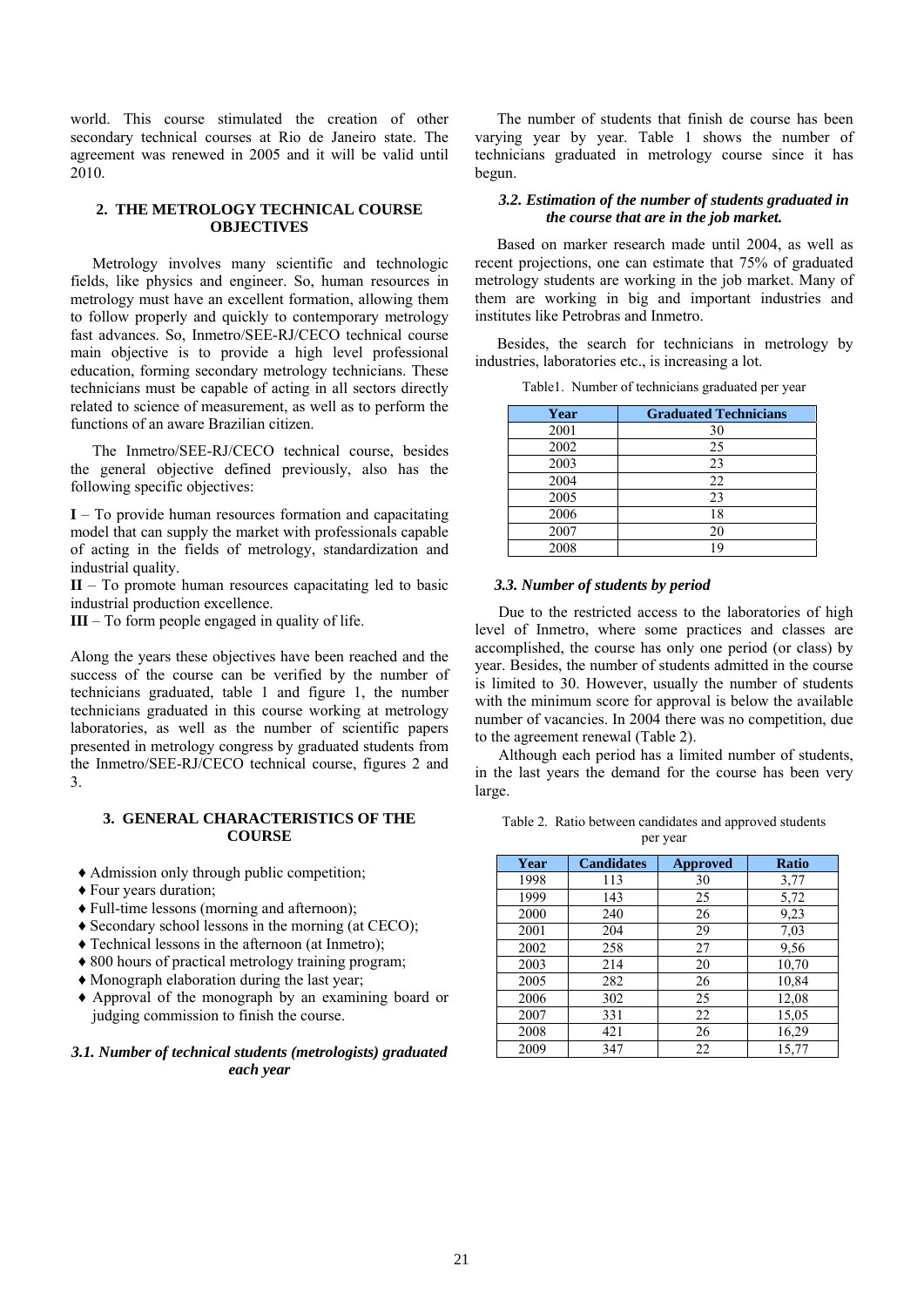

Fig. 1. 2008 Class graduation.



Fig. 2 and Fig. 3. Technicians graduated participating and presenting papers in Metrology Congress.

## **4. COURSE CURRICULUM**

Inmetro/SEE-RJ/CECO technical course curriculum was developed by a commission composed of Inmetro and CECO teachers and approved by the course Technical Coordination. This curriculum was made

according to legal guidelines defined by Brazilian Ministry of Education.

This curriculum, as well as the respective lesson plans, can be reviewed according to the market needs and the current legal guidelines. The technical course curriculum is shown in Table 3.

| <b>Module I</b>                                             | <b>Weekly Classes</b><br><b>Number</b> | <b>Weekly Classes</b><br><b>Hours</b> | <b>Total Classes</b><br><b>Hours</b> |
|-------------------------------------------------------------|----------------------------------------|---------------------------------------|--------------------------------------|
|                                                             |                                        |                                       |                                      |
| <b>Mechanical Metrology I</b>                               |                                        | 3 h                                   | 96 h                                 |
| <b>Statistics Applied to Metrology</b>                      |                                        | 3 h                                   | 96 h                                 |
| Technical drawing and Introduction to the practice of       |                                        | 3 <sub>h</sub>                        | 96 h                                 |
| Laboratory                                                  |                                        |                                       |                                      |
| <b>General Notions of Instrumentation</b>                   |                                        | 3 <sub>h</sub>                        | 96 h                                 |
| <b>Introduction to Metrology, Normalization and Quality</b> |                                        | 3 h                                   | 96 h                                 |
| <b>Technical Spanish (CECO)</b>                             |                                        | 2 <sub>h</sub>                        | 72 h                                 |
| <b>Physics Applied I (CECO)</b>                             |                                        | 2 <sub>h</sub>                        | 72h                                  |
| <b>TOTAL</b>                                                | 21                                     | 21 <sub>h</sub>                       | 624h                                 |

Table 3. Technical course curriculum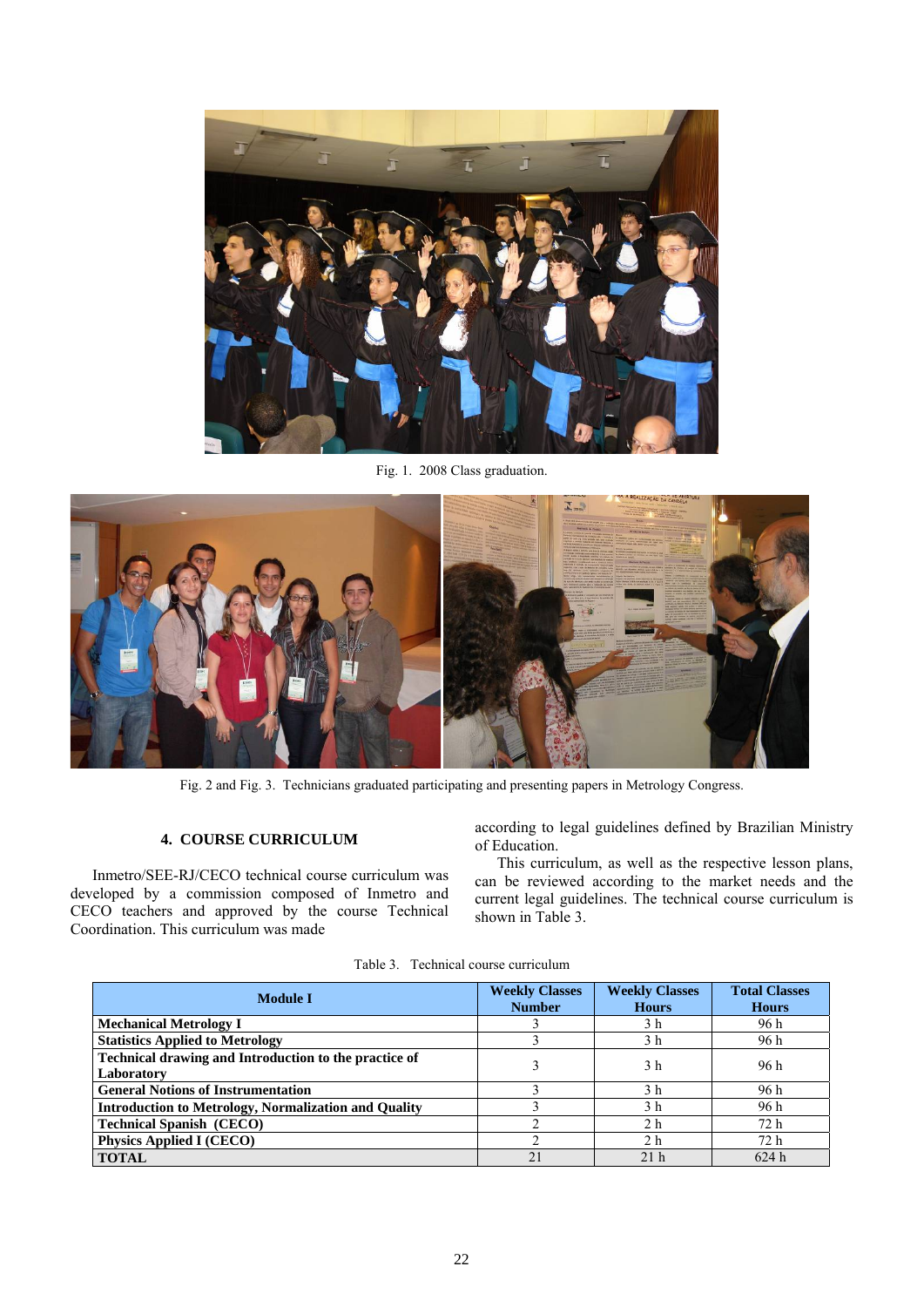| <b>Module II</b>                                                              | <b>Weekly Classes</b>                 | <b>Weekly Classes</b> | <b>Total Classes</b> |  |
|-------------------------------------------------------------------------------|---------------------------------------|-----------------------|----------------------|--|
|                                                                               | <b>Number</b>                         | <b>Hours</b>          | <b>Hours</b>         |  |
| <b>Electrical Metrology I</b>                                                 | 3                                     | 3 <sub>h</sub>        | 96 h                 |  |
| <b>Mechanical Metrology II</b>                                                | 3                                     | 3 <sub>h</sub>        | 96h                  |  |
| <b>Legal Metrology</b>                                                        | $\overline{3}$                        | 3 <sub>h</sub>        | 96 h                 |  |
| <b>Thermal Metrology</b>                                                      | 3                                     | 3 <sub>h</sub>        | 96 h                 |  |
| <b>Ouality</b>                                                                | $\overline{\mathbf{3}}$               | 3 <sub>h</sub>        | 96 h                 |  |
| <b>Technical Spanish (CECO)</b>                                               | $\overline{2}$                        | 2 <sub>h</sub>        | 72 h                 |  |
| Applied physics II (CECO)                                                     | $\overline{2}$                        | 2 <sub>h</sub>        | 72 h                 |  |
| <b>Science of Computation (CECO)</b>                                          | $\overline{2}$                        | 2 <sub>h</sub>        | 72h                  |  |
| <b>TOTAL</b>                                                                  | 21                                    | 21 <sub>h</sub>       | 696h                 |  |
|                                                                               |                                       |                       |                      |  |
| <b>Module III</b>                                                             | <b>Weekly Classes</b>                 | <b>Weekly Classes</b> | <b>Total Classes</b> |  |
|                                                                               | <b>Number</b>                         | <b>Hours</b>          | <b>Hours</b>         |  |
| <b>Optical Metrology</b>                                                      | 3                                     | 3 <sub>h</sub>        | 96 h                 |  |
| <b>Electrical Metrology II</b>                                                | $\overline{3}$                        | 3 <sub>h</sub>        | 96 h                 |  |
| <b>Acoustic and Vibrations Metrology</b>                                      | $\overline{3}$                        | 3 <sub>h</sub>        | 96 h                 |  |
| <b>Quality in Laboratories</b>                                                | 3                                     | 3 <sub>h</sub>        | 96h                  |  |
| <b>Chemical Metrology</b>                                                     | 3                                     | 3 <sub>h</sub>        | 96h                  |  |
| <b>TOTAL</b>                                                                  | 15                                    | 15 <sub>h</sub>       | 480h                 |  |
|                                                                               |                                       |                       |                      |  |
| <b>Module IV</b>                                                              |                                       | <b>Weekly Classes</b> | <b>Total Classes</b> |  |
|                                                                               |                                       | <b>Hours</b>          | <b>Hours</b>         |  |
| Composition of the monograph<br>3 <sub>h</sub><br>3 <sub>h</sub>              |                                       |                       | 96h                  |  |
| <b>TOTAL</b>                                                                  | 96h                                   |                       |                      |  |
| <b>Module V</b>                                                               | <b>Total Classes</b>                  |                       |                      |  |
|                                                                               | <b>Weekly Classes</b><br><b>Hours</b> | <b>Hours</b>          |                      |  |
| <b>Supervised training program</b>                                            | 20 <sub>h</sub>                       | 800h                  |                      |  |
| <b>TOTAL</b>                                                                  | 20 <sub>h</sub>                       | 800h                  |                      |  |
|                                                                               |                                       |                       |                      |  |
| Total classes hours of the technical classes and composition of the monograph | 1896 hours                            |                       |                      |  |
| <b>Supervised training program</b>                                            | 800 hours                             |                       |                      |  |
| Total classes hours of supervised training program + technical classes        | 2695 hours                            |                       |                      |  |

## **5. TECHNICAL METROLOGY COURSE OUTLINE**

The regular teaching activities of the course, such as lessons and practical classes are specified in a timetable. One can see in Table 4 the different classes that are part of the course curriculum.

This course is made full-time. The secondary school lessons (like Mathematics, Geography, History, Biology,

Chemistry, Portuguese etc.) are taught at CECO classrooms by CECO teachers, during the morning. The technical lessons are taught at Inmetro classrooms by Inmetro professionals during the afternoon[5].

The extra teaching activities (like technical visits, cultural visits, field works and practical metrology training program) are planned by the course Technical Coordination and are made available according to the course needs and Inmetro's possibilities.

The practical metrology training program is coordinated by the course Technical Coordination and it is made under supervision of an experienced professional in metrology field. So, besides the practical experience, the students also get some professional and sociocultural relationships experience.

| <b>Module I (First Year)</b>                  |             |                       |                               |                    |                              |
|-----------------------------------------------|-------------|-----------------------|-------------------------------|--------------------|------------------------------|
| Timetable                                     | Monday      | Tuesday               | Wednesday                     | Thursday           | Friday                       |
| 08h 00 $\text{min} - 12\text{h} 15\text{min}$ | <b>CECO</b> | <b>CECO</b>           | <b>CECO</b>                   | <b>CECO</b>        | <b>CECO</b>                  |
| 12h 15min -13h 15min                          | Lunch       |                       |                               |                    |                              |
| 13h 15min -14h 15min                          |             |                       | Technical drawing             |                    | Introduction to              |
| 14h 15min -15h 15min                          | Mechanical  | Statistics Applied to | and Introduction to           | General Notions of | Metrology,                   |
| 15h 15min -16h 15min                          | Metrology I | Metrology             | the practice of<br>Laboratory | Instrumentation    | Normalization and<br>Ouality |

Table 4. Technical metrology course outline